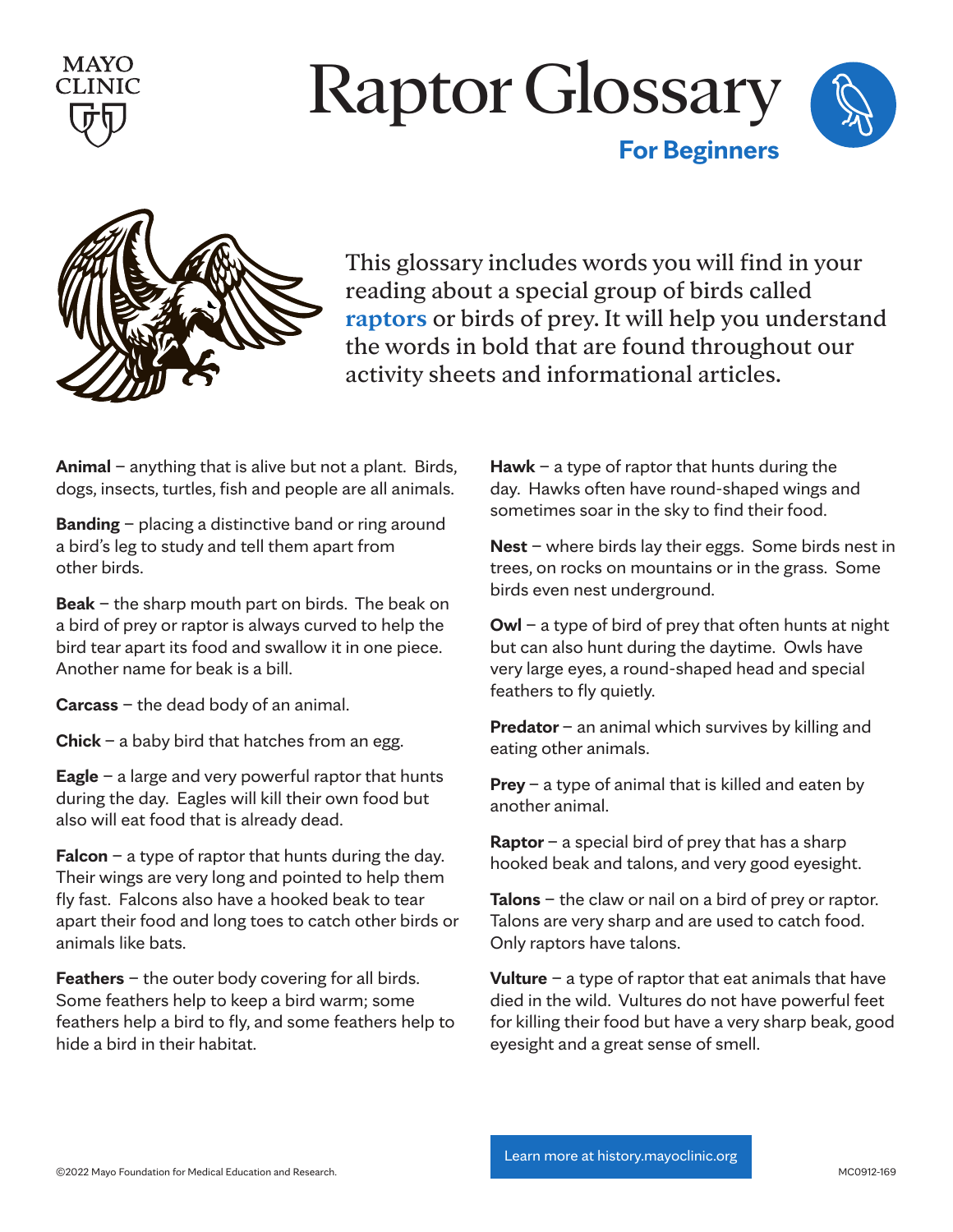# Raptor Glossary

This glossary includes many of the words you will find in your reading about raptors, their ecology and behavior. It will help you understand the words that are found throughout our activity sheets and informational articles.

**Adaptation** — a physical characteristic or behavior that helps an animal or plant survive in its habitat. For example, a polar bear is colored white to live in the arctic and owls have unique feathers that allow them to fly silently to successfully catch their prey.

**MAYO** 

**Bird of prey** — a specialized bird which uses its talons to hunt other animals, has excellent eyesight and a curved and hooked beak. Examples of birds of prey are hawks, owls, eagles, falcons, osprey and vultures.

**Brood** — what an adult bird does to keep young chicks warm until the chick grows more feathers. Also, a group of chicks is called a "brood of chicks."

**Cache:** (cash) – food that an animal catches and stores for later. Many falcons will cache their prey to eat later, sometimes up to several days.

**DDT** — a colorless, tasteless, and almost odorless insecticide. It was developed to prevent the spread of insect-spread diseases like malaria and typhus. DDT was banned in 1972 due to the impact on wildlife and humans. Peregrine falcons, osprey and bald eagles suffered declines in their numbers. The book "Silent Spring," by Rachel Carson, teaches us about the impact of DDT on nature.

**Diurnal** — describes an animal that is active during the day, hunting and exploring its habitat. Diurnal is the opposite of **nocturnal**.

**Down** — the soft white fuzzy feathers on baby birds. Down is also the insulating feathers on birds.

**Egg-tooth** — a small bump on the beak of a raptor that helps the young chick to chisel and break the eggshell so the chick can hatch.

**Endangered** — an animal or plant is in danger of becoming extinct throughout all or most of its range.

**Extinct** — an animal or plant does not exist anymore. Once extinct, a species is gone forever.

**Eyass or eyas:** (EYE-us)  $-$  a young bird of prey that still lives in the nest and cannot fly. This is the same as a chick or nestling.

**Eyrie:** (EYE-ree) — the specific name for a raptor nest.

**Fledgling** — a young bird that is just beginning to learn to fly and no longer lives in the nest.

**Floater** – a bird without a breeding territory. A floater will often search for a breeding territory and may stay in or around other birds' breeding territories before they return from migration or exploration.

**Food chain** — the network of how all things are connected on earth, based on one living thing eating another living thing in the habitat and so on. For example, the grasshopper eats grass, and a blue jay eats the grasshopper. A peregrine falcon then may come along and eat the blue jay.

**Habitat** — the natural home or environment of an animal or plant. A habitat needs to include water, food, shelter and space for an animal to survive. Examples of habitat are lakes, mountains, deserts, forests or grasslands.

**Hacking** — the "slow release" of a bird of prey from captivity to the wild. This is done when humans provide care to the bird until it can survive on its own in the wild.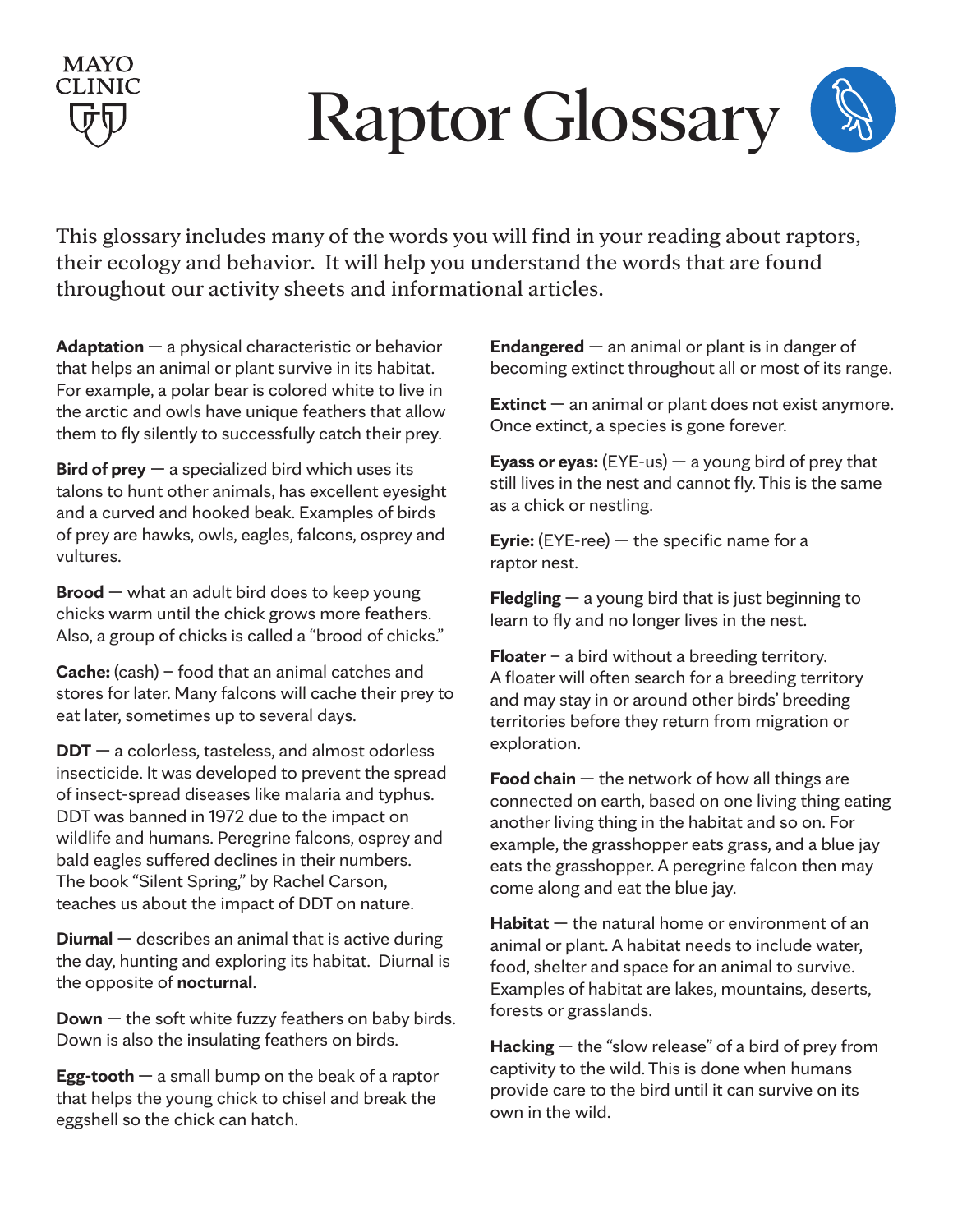**Insecticide** — a chemical used to kill insects.

**Migration** — the movement of an animal from one place to another. Some birds migrate from their traditional home territory to other places in the winter to find food and shelter, and then return in the spring to nest and raise their young.

**Nestling** — a young bird that still lives in the nest and cannot fly.

**Nocturnal** — describes an animal that is active during the night, hunting and exploring its habitat. Nocturnal is the opposite of **diurnal**.

**Ornithologist** — a biologist who studies birds and their behavior.

**Peregrine Fund** — the name of the raptor organization at Cornell University in New York that was created to save the peregrine falcon. Today, the Peregrine Fund works to save raptors all over the world and is located in Boise, Idaho.

**Pip** — to break through the outer hard eggshell. Raptors use their egg-tooth to help them pip or chisel their way out of the egg.

**Predator** — an animal which survives by killing and eating other animals.

**Preen** — what birds do to clean and straighten their feathers by using their beak.

**Prey** — an animal which is killed and eaten by other animals.

**Range** — a specific location on earth where an animal or plant lives. Examples of range are North America, the Arctic Circle, southeastern Asia or the Upper Midwest.

**Raptor** — a specialized bird which hunts other animals, has excellent eyesight, sharp talons, and a curved and hooked beak. The word raptor comes from the Latin word *rapere*, which means "to seize or grasp." Examples of raptors are hawks, owls, eagles, falcons, osprey and vultures.

**Scrape** — a depression (shallow bowl) in the soil or crushed rock where falcons lay their eggs.

**Species** — a group of living things that can breed and have offspring. Scientists group living things together based on the way they look or act.

**Territory** — the area where an animal lives and travels during the day and night, and which is defended against other animals of the same species.

**Threatened** — an animal or plant is at risk of becoming endangered in the future, throughout all or most of its range.

**Tiercel:** (TEAR- cell) — the name used for a male raptor, especially a male peregrine falcon. In French it means "a third" since the male raptor is often a third smaller than the female raptor.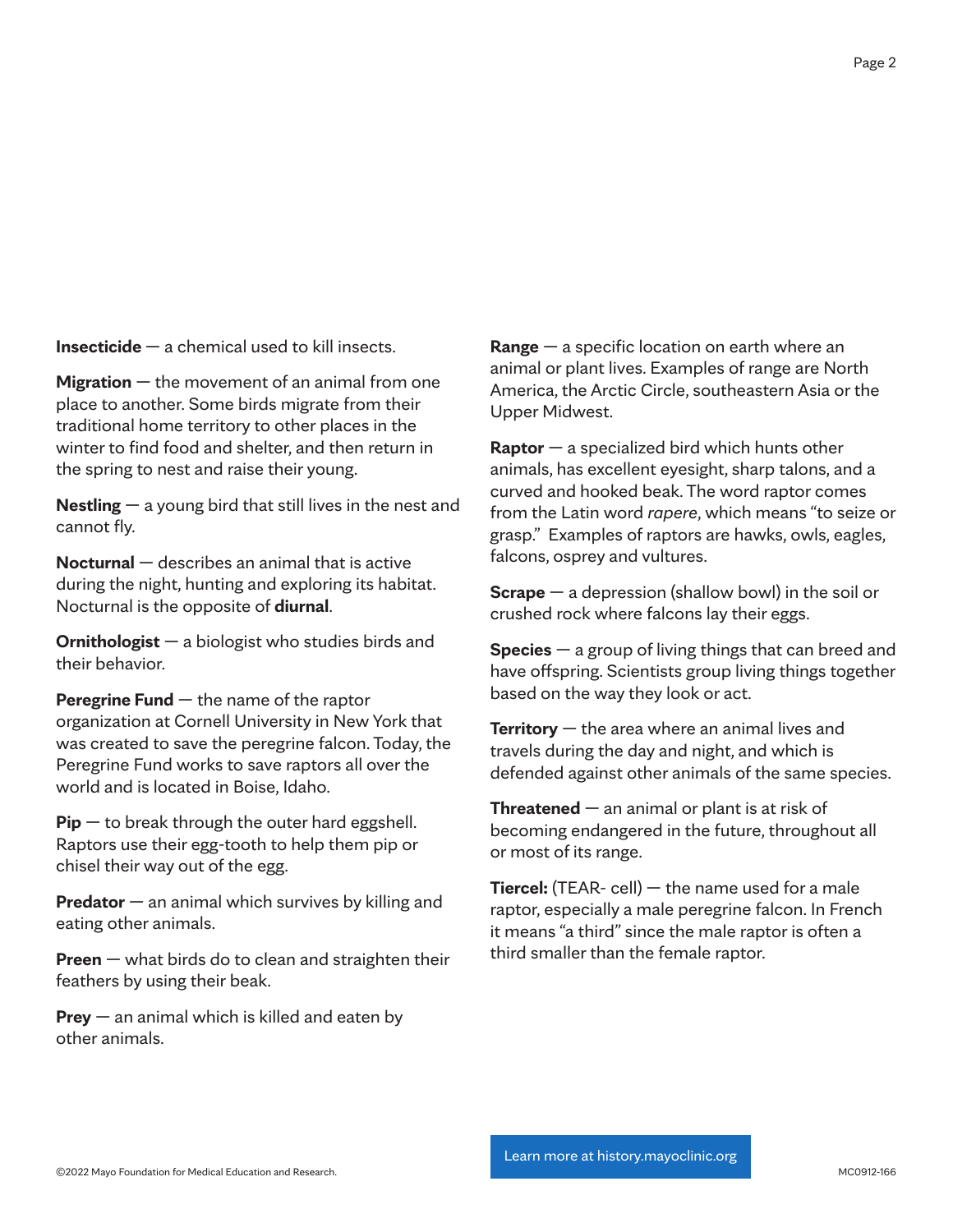# Falconry Terms

Falconry is a hunting sport in which humans use trained raptors to hunt game. Today, that tradition continues with more than 10,000 people practicing this sport of kings. Many falconry traditions that were used hundreds of years ago are still used today, like training the bird to wear a hood covering its eyes and using bells to find the bird after it leaves the fist. Explore the information below, which includes terms you will encounter in your reading about peregrine falcons and this ancient sport!

**Anklets** — The leather straps around the leg of the bird. Typically, the jesse goes through a grommet on the anklet. Anklets are also called bracelets.

**MAYO** 

**Austringer** — A falconer who hunts with short-winged hawks such as a goshawk, cooper's hawk or eagle.

**Bal-Chatri** – A wire cage with a live prey animal inside to attract a hawk to the trap. Nooses made from fishing line are attached to the outside of the cage to catch the bird by the foot or toe in a very safe way.

**Bate** — A bird's attempt to fly away from the fist or perch.

**Bewit** — Small pieces of leather which are used to attach the bell or telemetry to the bird's leg.

**Bind** — The bird grabs its quarry and holds onto it.

**Bloom** — The sheen of a bird's feather that indicates the bird is healthy and is properly cared for by the falconer.

**Braces** — The straps used to secure or open a hood. A falconer "strikes the braces" meaning they open the hood and remove it for the raptor to begin hunting.

**Brancher** — A bird which has left the nest but is not fully flighted. A brancher explores its world on the branches of the tree where the nest is located.

**Cadge** — A portable hawk perch that can have several birds perched on it at the same time, all which are typically wearing hoods.

**Cast** — A group of hawks or falcons flown together to catch quarry; to regurgitate undigested prey remains; to restrain a raptor for an exam or medical treatment.

**Coping** — To trim a raptor's beak, usually with a rotary grinding tool, file or nail trimmer.

**Creance** — A long leash or cord used when first training a raptor to fly towards the falconer without the bird being able to escape.

**Crop** — The small pouch of a bird where food is stored for a time, until the food travels to the stomach.

**Deck feather** — The center two feathers (rectrices) on a raptor's tail.

**Dirt hawker** — A falconer who uses a broad-winged hawk to catch quarry on the ground, such as a red-tailed hawk catching a rabbit.

**Enter** — To introduce a trained raptor on prey and have it successfully capture the quarry for the first time.

**Eyass** or **eyas** (EYE-us) — A young nestling raptor that is still living in the nest.

**Eyrie** or **aerie** (EYE-ree) — A raptor nest.

**Falcon** — A group of raptors with long, tapered wings, notched beak, malar stripe; refers to a female falcon.

**Falconry** — A hunting sport where a trained raptor catches game or quarry. The sport is over 4,000 years old.

**Feak** — When a raptor rubs its beak against something to clean the beak.

**Foot** — The action a raptor does to aggressively grab its quarry, perch or handler with the foot and talons.

**Free loft** – The type of housing where a raptor is permitted to freely fly to various perches or areas in the mews.

**Fret marks** — Lines or marks on the feathers of a bird, typically caused by disease, malnutrition, or stress, while the feather is molting.

**Gauntlet** — A leather glove used to hold a trained raptor.

**Giant hood** — A transport box used to carry a hawk or falcon from the mews to the hunting field or another location.

**Haggard**  $-$  A raptor that is over 1 year of age.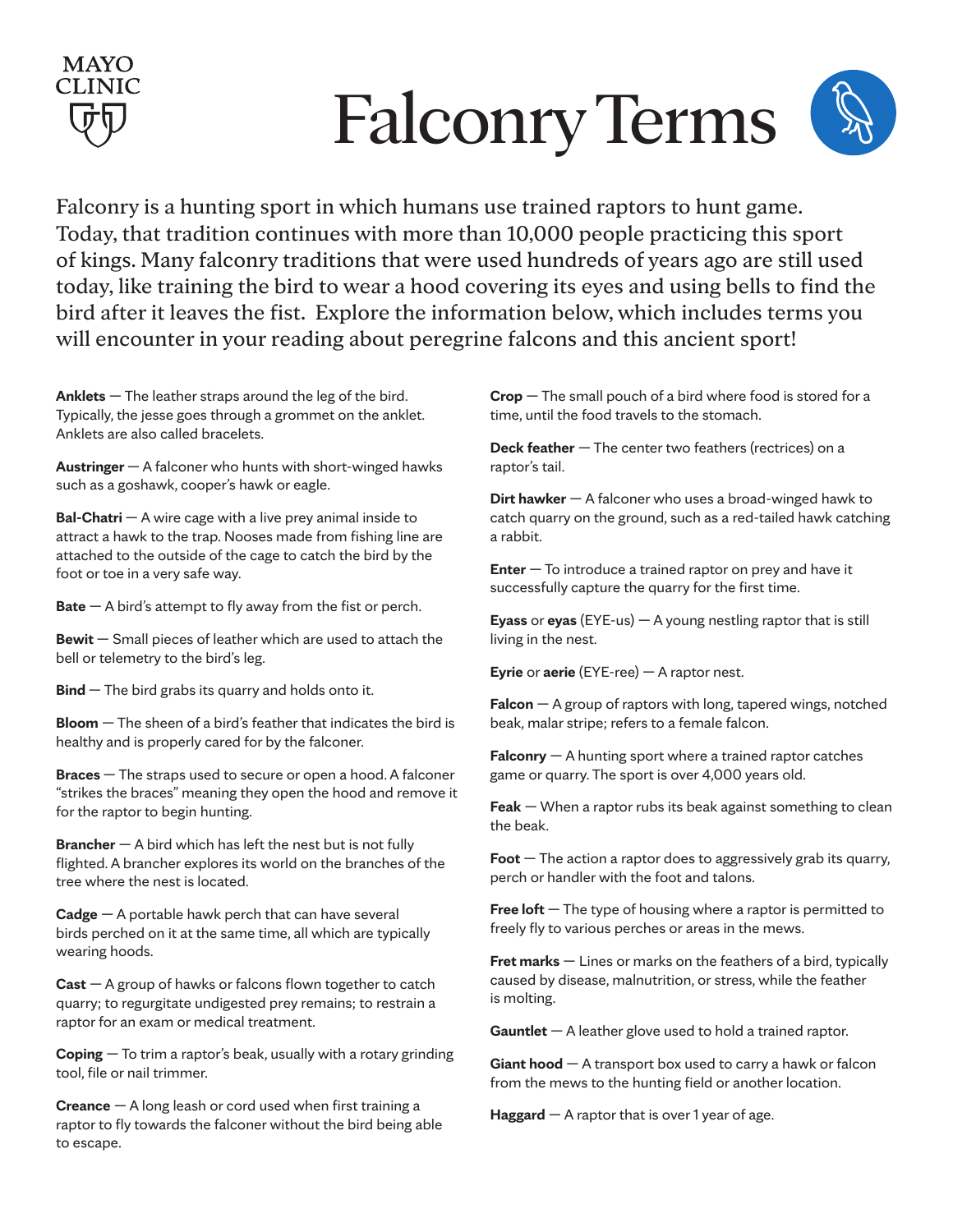**Hallux** — The rear and generally largest, most powerful toe of a raptor. The hallux is often called the "killing toe."

**Hard-penned** — When a feather has finished growing and the blood supply has receded in the feather shaft.

**Hood** — A leather piece of equipment used to cover the head of a raptor. Hooding a raptor often calms the bird by removing visual stimulus.

**Imping** — The process of replacing a broken or damaged feather with an undamaged feather of the same size and shape. Shaved wood pieces or carbon rods are used to insert into the new feather shaft, which is then glued into the shaft of the broken feather on the bird by matching the shape, length, and angle of the old feather.

**Intermew** — To allow a raptor to molt in captivity rather than releasing the bird into the wild. A bird that a falconer has kept in captivity through two molts is considered twice intermewed.

**Jack** — A male merlin.

**Jerkin** — A male gyrfalcon.

**Jesse** — The strap that passes through the grommet or opening on a raptor's anklet so that the falconer can hold onto the bird. A swivel and leash are attached to the jesses, to help the falconer hold onto the bird or tie to a perch.

**Leash** — A piece of equipment attached to the jesses and used to tie the raptor to a perch or the falconer's gauntlet.

**Longwing** — Refers to the group of raptors known as falcons, referring to their long, tapered feathers and wings.

**Lure** — A man-made object used to train a free-flying raptor to return to the falconer. The lure sometimes resembles a prey animal to encourage the bird to return. A small piece of meat is often attached to the lure, which is swung in the air.

**Make in** — The process of the falconer slowly approaching a raptor on a kill.

**Man** — To get a raptor accustomed to being trained and cared for by a falconer. A "well-manned" bird is one that is extremely comfortable around people.

**Mantle** — The behavior a bird does by spreading its wings over food in order to hide it from an intruder.

**Mews** — The name for raptor housing.

**Micro-hawking** — A type of hunting using smaller raptors, such as kestrels, sharp-shinned hawks or sparrowhawks.

**Passage** — A raptor that is younger than a year of age. A passage bird is captured on its first "passage" or migration.

**Pitch** — Refers to the height of a bird when in the air, before it goes into a stoop to kill its quarry or come to the lure.

**Quarry** — The prey that a falconer hunts with his/her raptor, such as rabbits, ducks or pheasants.

**Rangle** — Small, round stones or pebbles that the raptor eats to clean out its crop.

**Rouse** — A behavior a raptor does when it raises its feathers up and away from the body, almost doing a shake. A rouse is done when a bird is extremely comfortable in its surroundings.

**Slice** — The way a hawk or eagle defecates, often with some force. The feces "shoots" outward, often forming a straight line.

**Snite** — To sneeze.

**Tiercel** — Most often this refers to a male raptor, or specifically, a male peregrine falcon. The word means "a third," referring to a male raptor being a third smaller in size than a female raptor.

**Tiring** — A tough piece of meat or bone that is often given to a raptor to occupy its time. It also aids in keeping the beak in proper shape and condition.

**Waiting on** — When a falcon circles high above the falconer and "waits on" until it goes into a dive or stoop after the flushed quarry.

**Weathering** — To perch a bird in the outdoors, where it can be exposed to sun, wind or light rain. A weathering yard is a protective pen where the raptor may be housed while experiencing time away from its mews.

**Yarak** — A Persian term that refers to a raptor which is solely focused on the hunt; strong and fit. The literal meaning is from "yârakî" — meaning strength, ability and boldness.

To learn more, visit [history.mayoclinic.org](http://history.mayoclinic.org)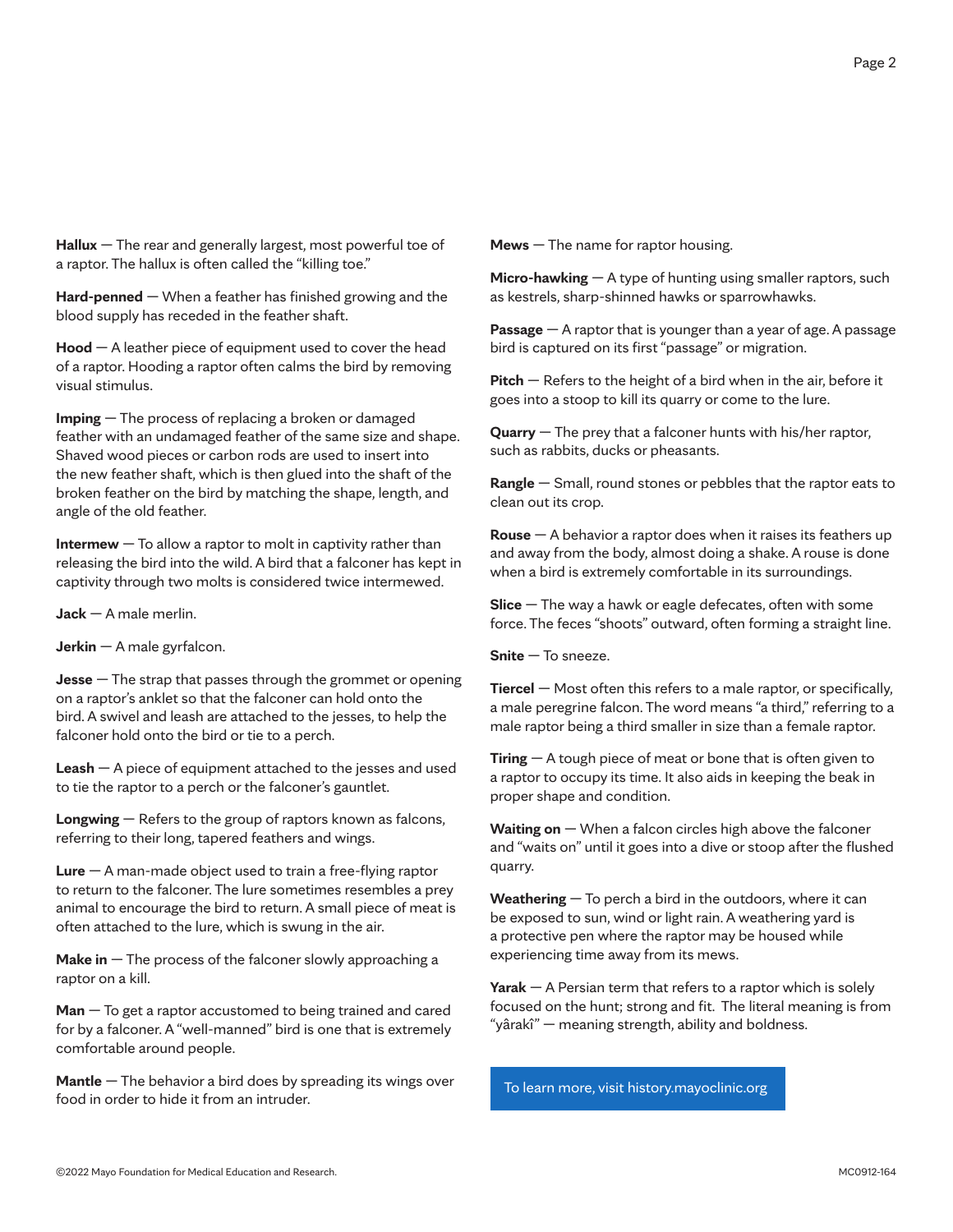

**Peregrine Falcon**

## Recovery Timeline

The recovery of peregrine falcons is one of the most successful stories in the world, especially how it was accomplished in such a short time period. The timeline below shows how close the species came to extinction and how Mayo Clinic helped to change the direction away from extinction and toward recovery in the United States.

| <b>BEFORE</b><br>1940 | Approximately 350 pairs of peregrine falcons nested east of the Rocky Mountains, with 30 to 40 pairs found in the Upper<br>Midwest.                                                                                                                                      |
|-----------------------|--------------------------------------------------------------------------------------------------------------------------------------------------------------------------------------------------------------------------------------------------------------------------|
| 1940-1960             | Biologists and falconers discover that peregrine falcons are disappearing from the lower 48 states.                                                                                                                                                                      |
| 1962                  | Rachel Carson writes the book "Silent Spring," showing the impact that DDT is having on the environment. The last known<br>successful peregrine nest is found in Minnesota at Whitewater State Park, producing a single female chick in 1962.                            |
| 1965                  | Biologists from all over the world meet in Madison, WI, to discuss the decline of peregrine falcon populations worldwide and<br>explore ways to prevent further decline.                                                                                                 |
| 1973                  | DDT is banned in the United States. In the U.S., the peregrine falcon is added to the Endangered Species list, along with bald<br>eagles and gray wolves. On this date, there are fewer than 40 known nesting pairs of falcons in the lower 48 states.                   |
| 1970                  | The Peregrine Fund is established to start a captive breeding program and to restore the peregrine falcon to its historic range.                                                                                                                                         |
| 1982-1986             | The first releases of young peregrines in the Upper Midwest begin at Weaver Dunes along the Mississippi River.<br>A total of 40 young falcons were released.                                                                                                             |
| 1987                  | The FIRST wild-produced peregrine hatches in the Midwest and survives!<br>Mayo Clinic in Rochester, Minnesota becomes involved in the recovery program, releasing 21 captive-bred falcon chicks.                                                                         |
| 1988                  | Eleven additional captive-bred falcon chicks are released at Mayo Clinic.                                                                                                                                                                                                |
| 1991                  | The first year that adult falcons occupy Mayo Clinic territory. Chase, a male falcon released in 1988 at Mayo Clinic, returns<br>after recovering from an injury in St. Paul, MN. A female falcon, Minnsoar, soon joined him on territory but they did not nest.         |
| 1992                  | Mayo Clinic has its first successful nesting of peregrine falcons! Chase and Minnsoar care for three eggs, with one chick<br>hatching on top of the Plummer Building.                                                                                                    |
| 1995                  | In the Upper Midwest, there are more than 65 nesting pairs of peregrine falcons and more than 110 young produced.<br>Mayo Clinic has produced 11 young falcons.                                                                                                          |
| 1999                  | Peregrine falcons are removed from the Endangered Species List on August 20, 1999. Approximately 4,000 young falcons<br>have been released since 1974; 1,300 falcons in the Upper Midwest.<br>Mayo Clinic has produced 15 young falcons.                                 |
| 2002                  | Biologists decide to release two males and a single female, all rehabilitated at The Raptor Center in St. Paul, MN,<br>from the top of the Mayo Building.                                                                                                                |
| 2010                  | In the Upper Midwest there are nearly 300 nesting pairs of peregrine falcons, which produced over 500 young.<br>Mayo Clinic has produced 40 young falcons.                                                                                                               |
| 2013                  | The peregrine falcon is removed from Minnesota's Endangered and Threatened Species List.<br>Mayo Clinic has produced 46 young falcons.                                                                                                                                   |
| 2022                  | Nationwide, there are over 7,000 nesting pairs of peregrines in the lower 48 states, and over 35,000 pairs in North America.<br>In Minnesota, there are over 70 territories producing 120-150 falcons per year.<br>Mayo Clinic has produced 66 young falcons since 1992. |
|                       |                                                                                                                                                                                                                                                                          |